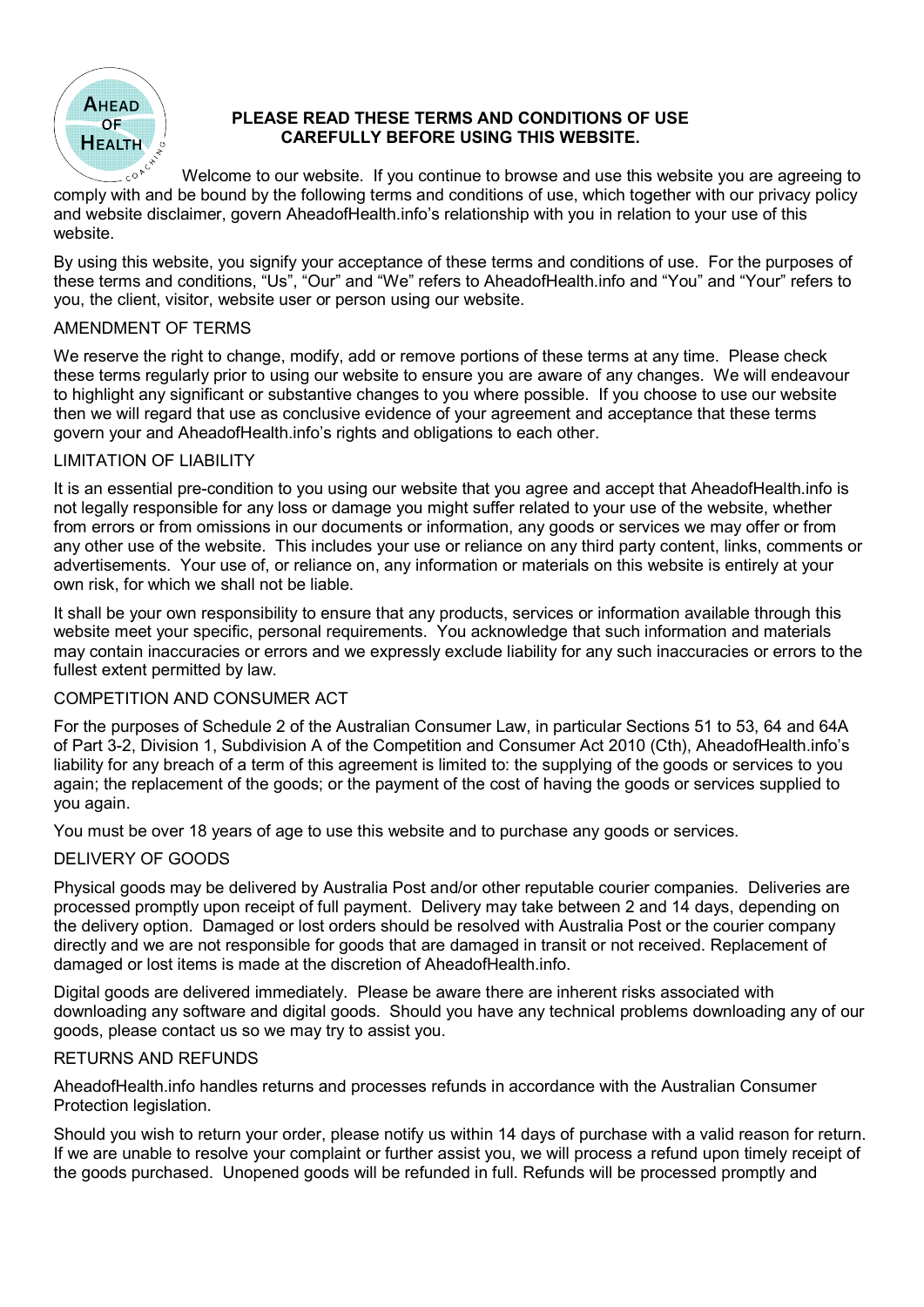payment made by the same method that you made payment. All refunds are made at the discretion of AheadofHealth.info.

## LINKS TO OTHER WEBSITES

AheadofHealth.info may from time to time provide on its website, links to other websites, advertisements and information on those websites for your convenience. This does not necessarily imply sponsorship, endorsement, or approval or arrangement between AheadofHealth.info and the owners of those websites. AheadofHealth.info takes no responsibility for any of the content found on the linked websites.

AheadofHealth.info's website may contain information or advertisements provided by third parties for which AheadofHealth.info accepts no responsibility whatsoever for any information or advice provided to you directly by third parties. We are making a 'recommendation' only and are not providing any advice nor do we take any responsibility for any advice received in this regard.

#### DISCLAIMER

To the fullest extent permitted by law, AheadofHealth.info absolutely disclaims all warranties, expressed or implied, including, but not limited to, implied warranties of merchantability and fitness for any particular purpose. AheadofHealth.info gives no warranty that the documents, goods or services will be free of errors, or that defects will be corrected, or that our website or its server is free of viruses or any other harmful components.

Whilst we, at all times endeavour to have the most accurate, reliable and up-to-date information on our website, we do not warrant or make any representations regarding the use or the result of the use of any document, product, service, link or information in its website or as to their correctness, suitability, accuracy, reliability, or otherwise.

It is your sole responsibility and not the responsibility of AheadofHealth.info to bear any and all costs of servicing, repairs, or correction. The applicable law in your state or territory may not permit these exclusions, particularly the exclusions of some implied warranties. Some of the above may not apply to you but you must ensure you are aware of any risk you may be taking by using this website or any products or services that may be offered through it. It is your responsibility to do so.

#### YOUR PRIVACY

At AheadofHealth.info, we are committed to protecting your privacy. We use the information we collect about you to maximize the services that we provide to you. We respect the privacy and confidentiality of the information provided by you and adhere to the Australian Privacy Principles. Please read our separate Privacy Policy carefully.

You may change your details at any time by advising us in writing via email. All information we receive from our customers is protected by our secure servers. AheadofHealth.info's secure server software encrypts all customer information before it is sent to us. Furthermore, all customer data collected is secured against unauthorized use or access. Credit card information is not stored by us on our servers.

#### THIRD PARTIES

We do not and will not sell or deal in personal or customer information. We may however use in a general sense without any reference to your name, your information to create marketing statistics, identify user demands and assist in meeting customer needs generally. In addition, we may use the information that you provide to improve our website and services but not for any other use.

#### DISCLOSURE OF INFORMATION

AheadofHealth.info may be required, in certain circumstances, to disclose information in good faith and where AheadofHealth.info is required to do so in the following circumstances: by law or by any court; to enforce the terms of any of our customer agreements; or to protect the rights, property or safety of our customers or third parties.

### **EXCLUSION OF COMPETITORS**

If you are in the business of creating similar documents, goods or services for the purpose of providing them for a fee to users, whether they be business users or domestic users, then you are a competitor of AheadofHealth.info. AheadofHealth.info expressly excludes and does not permit you to use or access our